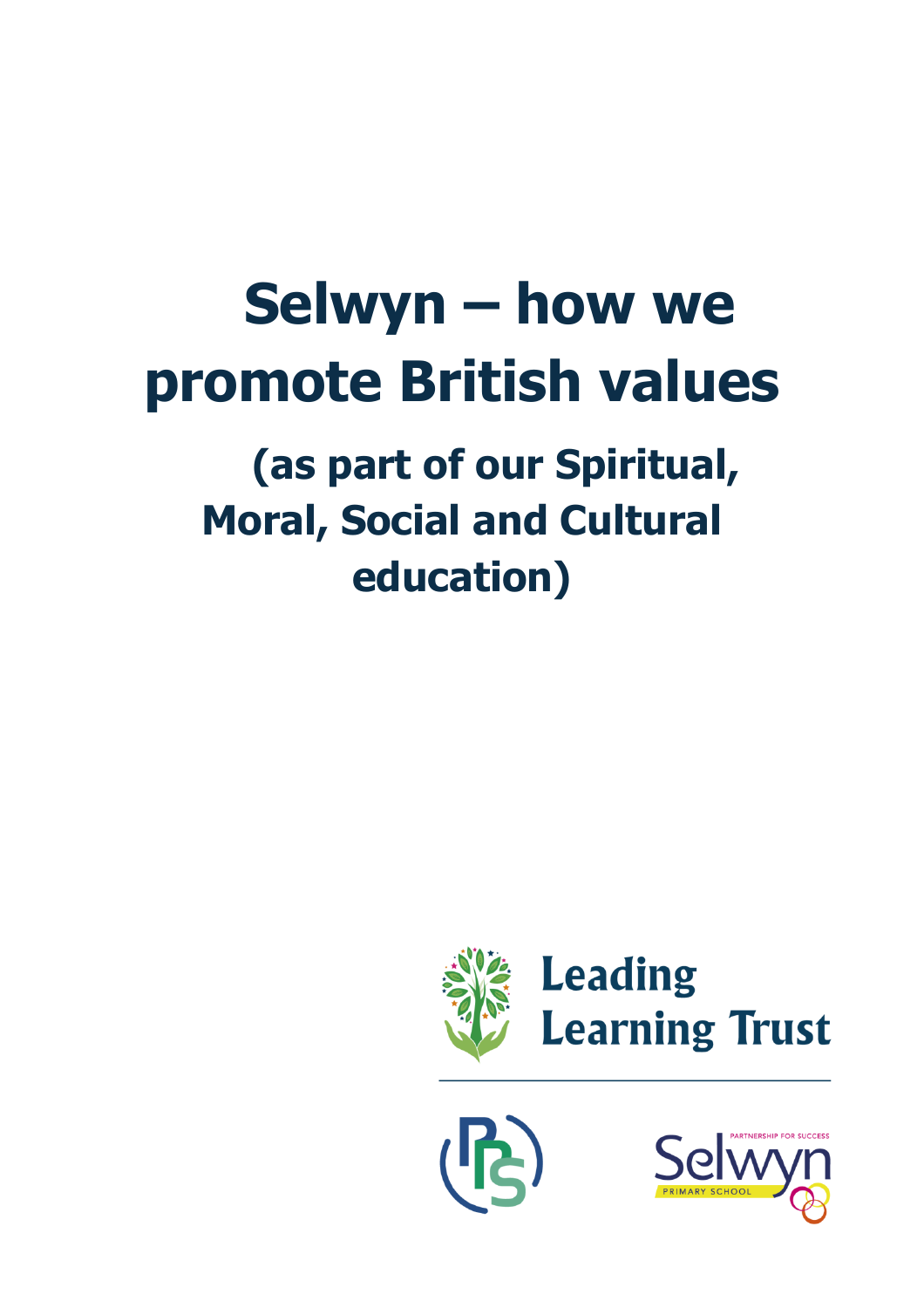# **Introduction**

As part of the Spiritual, Moral, Social and Cultural education that we provide at Selwyn Primary School, we ensure that we promote British values.

This document describes the way in which we do this, and follows the guidance issued by the **Department for Education in this area**, as published in November 2014.

At Selwyn Primary School we value each and every member of our school community as individuals and respect their rights and freedom. Through the 5 Cs we promote the values of:

- Care
- Co-operation
- Courtesy
- Commitment
- Consideration

We believe that these values are the fundamental building blocks for our children to grow and develop as responsible adults and British citizens.

The government set out its definition of British values in the 2011 Prevent Strategy. These values are:

- democracy
- the rule of law
- individual liberty
- mutual respect
- tolerance of those of different faiths and beliefs

Our curriculum is designed to ensure that our children have the opportunity to learn and reflect on the British values that underpin our lives.

## **Moral development**

Regular activities such as Reflection Time and daily assemblies allow and encourage our children to discuss British values and understand how these are relevant to them.

The children are supported in their moral development by developing:

- the ability to recognise the difference between right and wrong;
- the ability to readily apply this understanding in their own lives;
- respect the civil and criminal law of England;
- an understanding of the consequences of their behaviour and actions;
- the ability to investigate and offer reasoned views about moral and ethical issues; and
- and understanding and appreciation of the viewpoints of others on these issues.

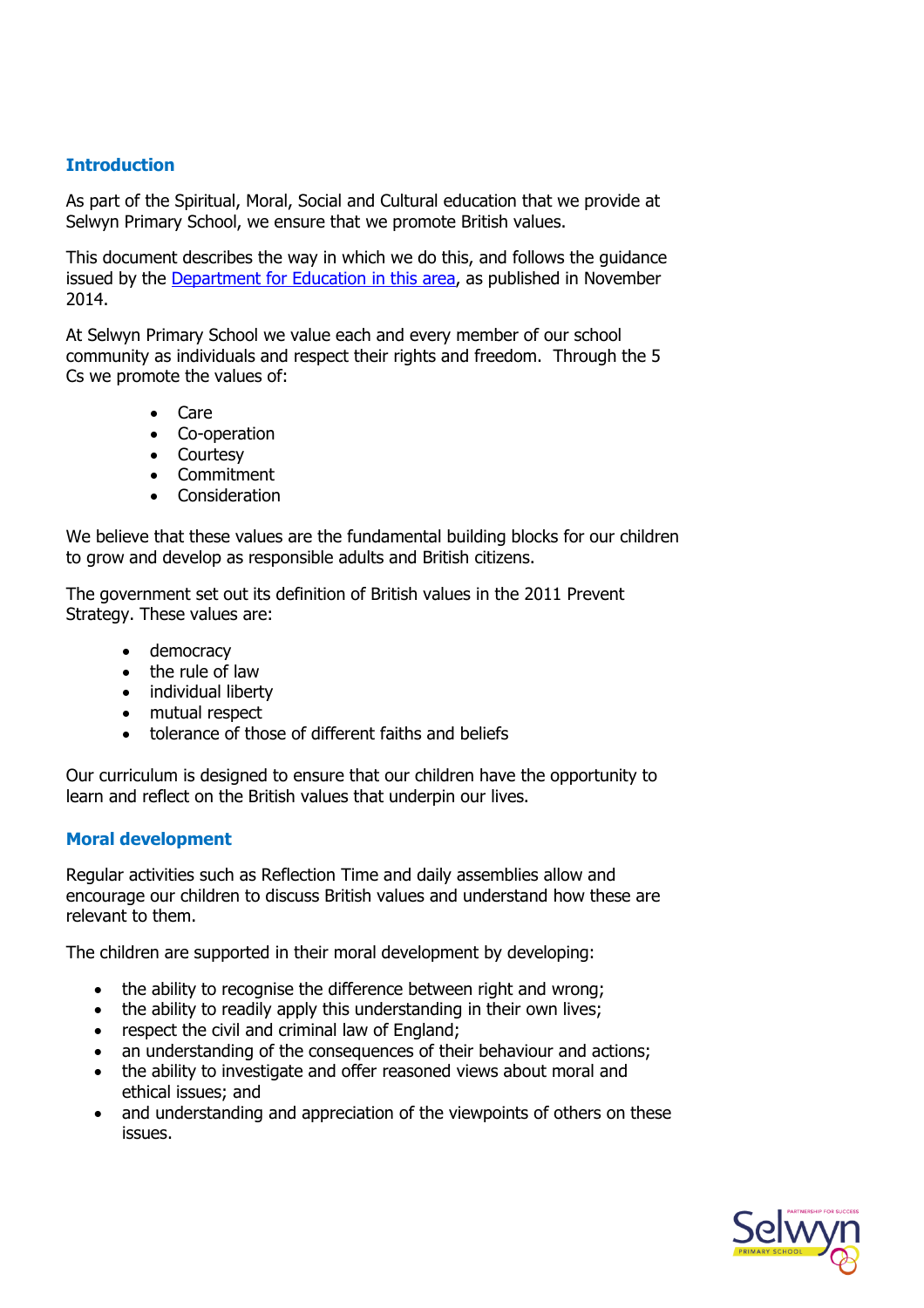# **Social development**

Children have a wide range of opportunities to work collaboratively within class, across year groups and phases. We promote 'Buddy Systems' for mid phase admissions, Play Leaders, Lunchtime, Tuck and School Shop Monitors who actively support other children throughout the day including break-time and lunchtimes.

Selwyn Primary School is at the heart of the local community and we encourage all pupils to show care and consideration for others through charitable work and young citizenship. The School Council and junior leadership ensure that all children can influence decision making through democratic processes.

There is a strong emphasis throughout the Personal Health and Relationships areas of study on individual rights and responsibilities including respect and valuing differences in the way people choose to live in modern British society.

Our children are encouraged to develop socially by:

- using of a range of social skills in different contexts, including working and socialising with pupils from different religious, ethnic and socioeconomic backgrounds;
- being encouraged to participate in a variety of communities and social settings, including volunteering;
- cooperating well with others and being able to resolve conflicts effectively;
- understanding the importance of identifying and combatting discrimination;
- accepting and engaging with the fundamental British values of:
	- democracy
	- the rule of law,
	- individual liberty
	- mutual respect and tolerance of those with different faiths, beliefs and life choices; and
- developing and demonstrating skills and attitudes that will allow them to participate fully in and contribute positively to life in modern Britain.

## **Cultural development**

At Selwyn Primary School we value the diverse ethnic backgrounds of all pupils and families and undertake a variety of events and lessons to celebrate these. We have found this approach to be enriching for all parties as it teaches tolerance and respect for the differences in our community and the wider world.

Through the Religious Education (RE) curriculum and the Personal Social and Citizenship Education themes there are a range of learning opportunities which have strong links to the United Kingdom through which we develop our children's cultural understanding by enabling children to:

 understand and appreciate the wide range of cultural influences that have shaped their own heritage and that of others;